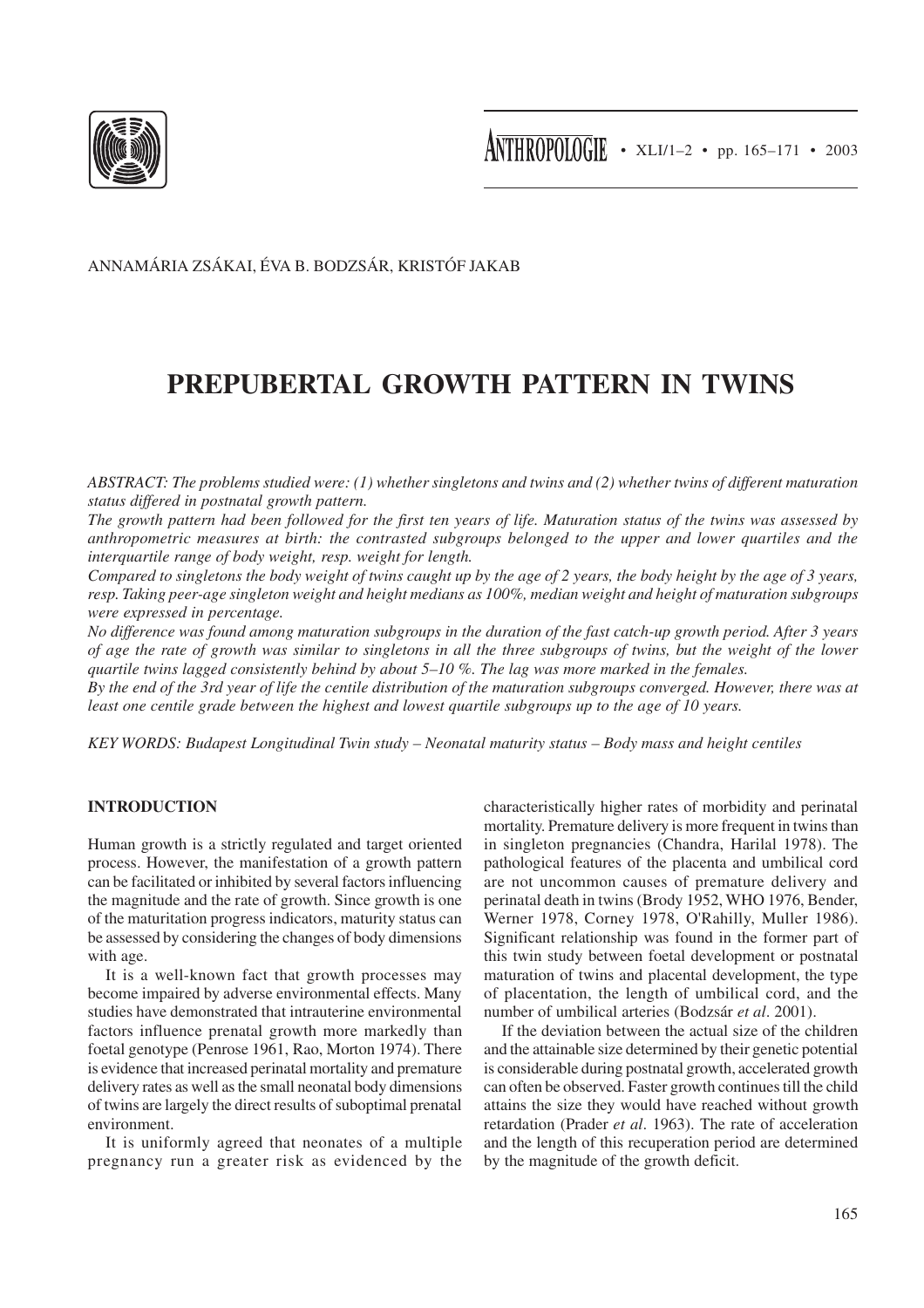In view of these considerations, the purpose of this study was to answer the following questions: Do or do not twins and singletons or twins grouped by neonatal maturity status differ in the growth pattern of body weight and height: that is is there any difference in the extent and rate of their growth during the first 10 years of postnatal life?

#### **SUBJECTS AND METHODS**

According to a decision of the Health Department of the Budapest City Council, multiple births have been recorded in the Budapest Twin Register since 1970. The Budapest Longitudinal Twin Study (Sárkány *et al*. 1974) based on this Twin Register also started in 1970 to meet the recommendations of WHO (1995). In the present study prepubertal body development of twins born between 1970 and 1980 was analyzed by comparing it to the prepubertal growth pattern of singletons born in Budapest during the same interval (Eiben *et al*. 1992). Case numbers for the respective age groups are shown in *Table 1*.

TABLE 1. Subjects by age and sex.

| Age (yrs) | <b>Boys</b> | <b>Girls</b> |
|-----------|-------------|--------------|
| 0.0       | 1555        | 1627         |
| 0.5       | 1060        | 1189         |
| 1.0       | 920         | 1056         |
| 2.0       | 782         | 843          |
| 3.0       | 692         | 806          |
| 6.0       | 364         | 389          |
| 7.0       | 139         | 154          |
| 8.0       | 20          | 18           |
| 10.0      | 71          | 59           |
| Total     | 5603        | 6141         |

Subgroups of twins were compared on the basis of body measurement centiles. The centiles of 3, 10, 25, 50, 75, 90 and 97 were estimated by Cole's LMS method (1995). By this method centile lines can be constructed even for nonnormally distributed data. To remove skewness a suitable Box-Cox transformation (1964) was applied in every age group. Using the smoothed curves of the power term (L), the mean (M), and the coefficient of variation (S) at each age, centiles  $(C_i)$  could be constructed by using the formula:

 $C_i = M'(1 - L \times S \times z_i)^{1/L}$ 

TABLE 2. Criteria of sub-grouping in twins.

|     | <b>Boys</b>   |               | <b>Girls</b>                |               |  |
|-----|---------------|---------------|-----------------------------|---------------|--|
|     | (g)           | (g/cm)        | $\left( \mathbf{g} \right)$ | (g/cm)        |  |
| L   | $-2000$       | $-432$        | $-1900$                     | $-415$        |  |
| H.  | $2001 - 2700$ | $4.33 - 5.37$ | $1901 - 2550$               | $4.16 - 5.20$ |  |
| HL. | $2701 -$      | $5.38 -$      | $2551-$                     | $521 -$       |  |

where  $z<sub>i</sub>$  is the normal equivalent deviate for the required centile.

Twins were grouped by their neonatal maturation status on the basis of absolute and relative birth weight, i.e. birth weight expressed in the percentage of birth length (*Table 2*).

#### **RESULTS AND DISCUSSION**

Compared to singletons, the body weight of the twins was found to catch up by the age of 2 years after an initial developmental retardation (Bodzsár *et al*. 2001) in both genders (*Figure 1*). Although twins tended to have smaller median weights than singletons in each age group between 2 and 10 years of age, the difference between the centile distributions was not significant.

 When the body height of the twins and singletons was compared, similar results were obtained in both the girls and the boys, singletons being taller than twins till the age of 3 years and without any significant difference between the 50. centiles of twins and singletons after 3 years of age. Due to accelerated growth the twins caught up with the average development of singletons, as it can be seen in the growth pattern of body height during the first 3 years of postnatal life.

By comparing body measurement medians of the subgroups of the twins formed on the basis of newborn maturity status expressed in the percentage of the singletons' medians, the following could be stated:

- In respect of the growth rate of the catch-up period in body weight, there were significant differences between the subgroups of the children, while the length of the period had not been influenced by neonatal maturity status (*Figures 2, 3*). Twins born with the weight of 2,000, respectively 1,900 g were still lighter than singletons with 5–10% at the age of 10 years. The growth pattern of body weight in the relative birth weight subgroups of the twins showed the same tendency, but weight retardation was slighter. The lags were more marked in the females both in the absolute and the relative birth weight subgroups.
- By comparing the growth patterns of the twins grouped by maturity status at birth to those of the singletons, no difference was found in body height: the absolute and relative birth weight subgroups of the twins caught up with the singletons, by the age of three years in both genders.
- As regards the growth pattern centiles of body weight by neonatal maturity, the initial weight retardation of twins born with a below-average weight compared to the twin subgroups of above-age birth weight decreased by the age of 2 years in both the boys and the girls (*Figure 4*). Nevertheless, the difference between the subgroups was maintained even after 2 years during the studied interval.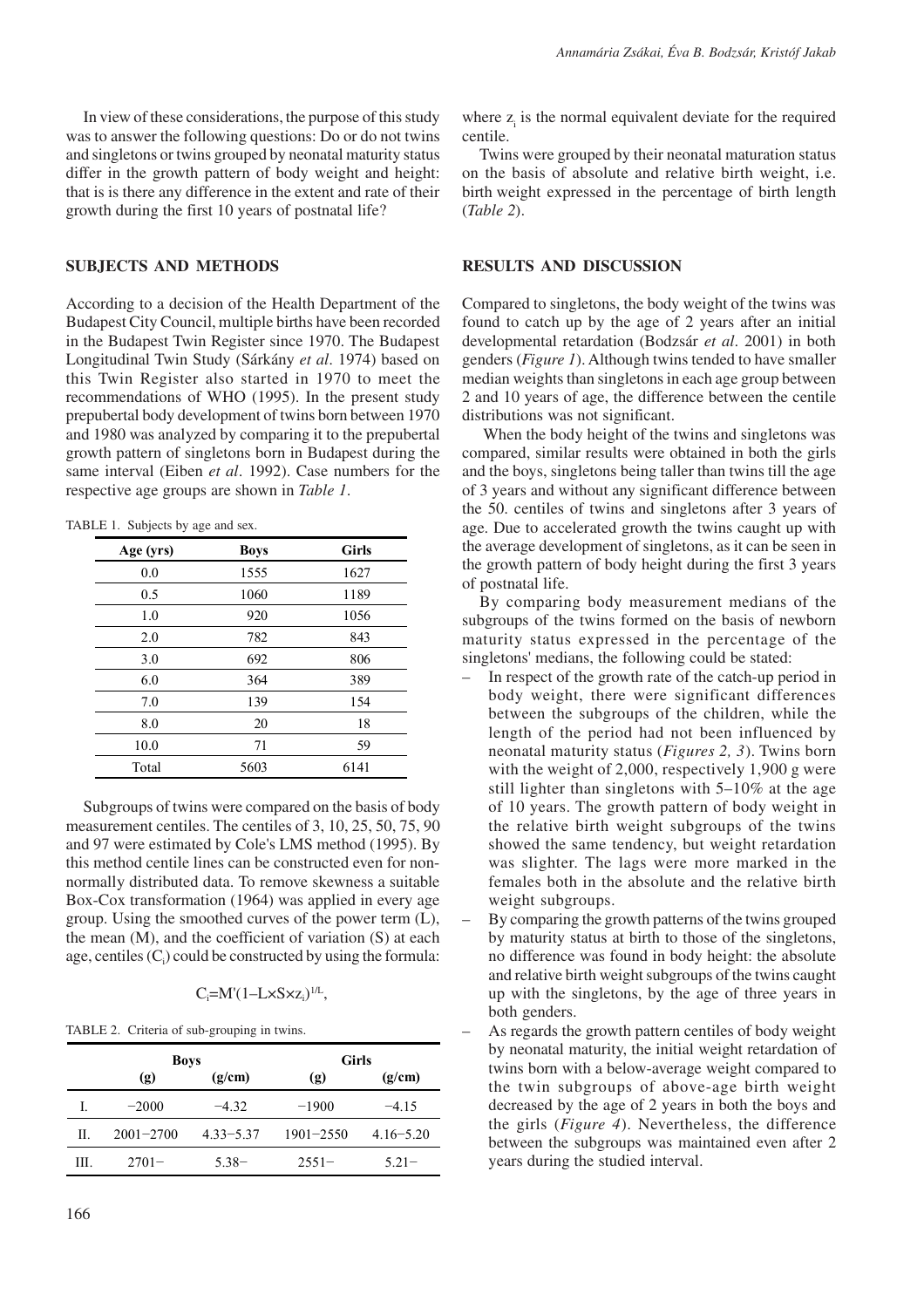

FIGURE 1. P50 of body weight and height in singletons (–––) and twins (- - -).



Groups by birth weight Groups by birth weight for length

FIGURE 2. The median weight and height of twins' maturation subgroups expressed in the percentage of singletons' median – Boys (Abbr.: as in *Table 2*).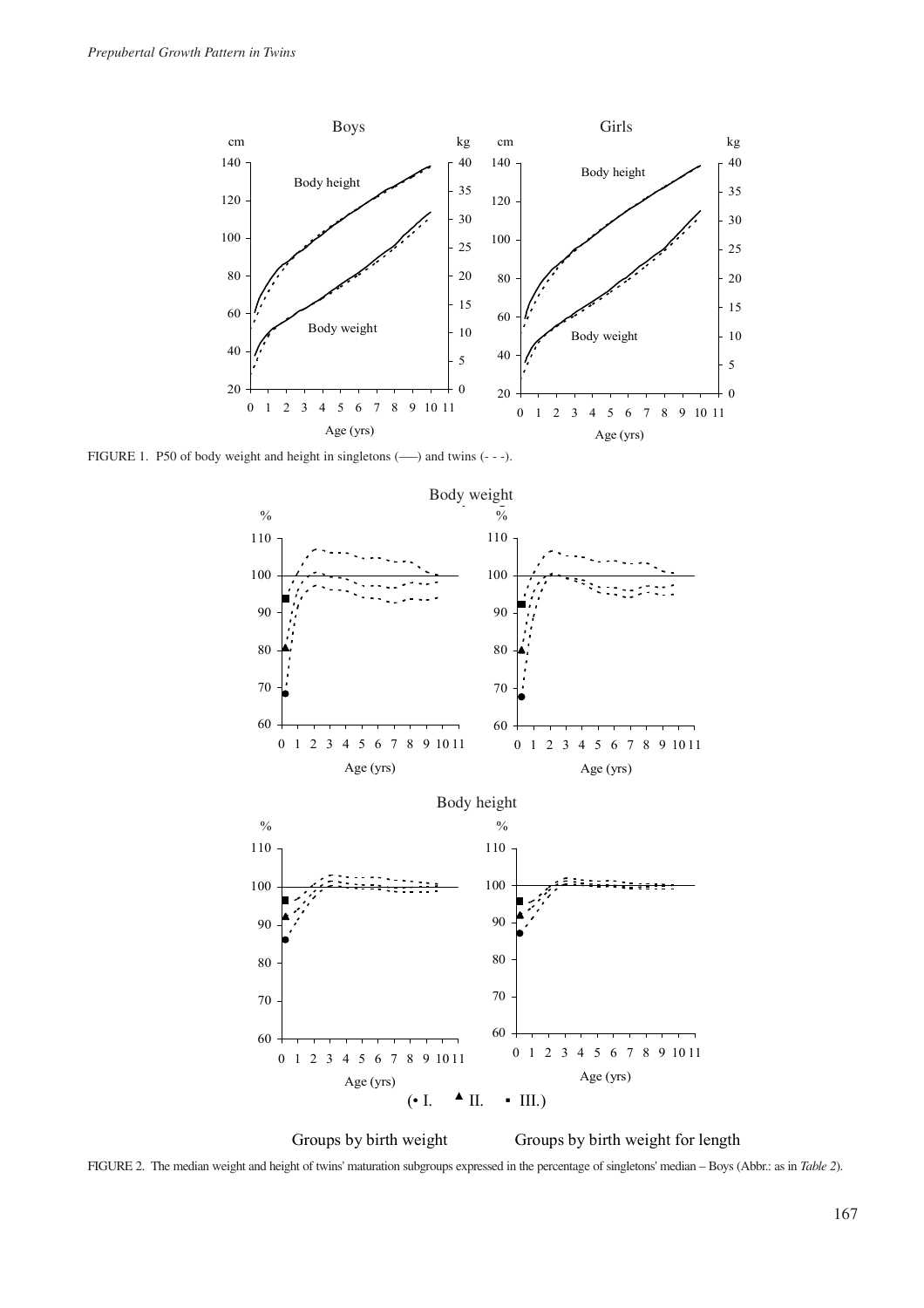

Groups by birth weight Groups by birth weight for length

FIGURE 3. The median weight and height of twins' maturation subgroups expressed in the percentage of singletons' median – Girls (Abbr.: as in *Table 2*).

The respective centiles of the twins born with a smaller weight corresponded to the one lower centile curves of twins born with a greater weight.

Body height centiles of the twins grouped by birth weight ran very similar to the body weight centiles, except for the length of the catch-up period, namely, the height retardation of the twins born with a small weight disappeared by the age of three years. It could be also stated that the lag between the subgroups continued to exist after 3 years of age during the studied interval.

Differences in the centile curve patterns of the twins subgrouped by relative birth weight also indicated that during the first 10 years of postnatal life the twins most retarded in growth because of adverse conditions kept lagging behind singletons born with more advanced body development both in weight and height (*Figure 5*).

#### **CONCLUSIONS**

Postnatal growth pattern of twins was followed up in relatively few studies from the time of birth. Dissimilar results have been reported on the length of the twins' catchup growth period that followed their impeded prenatal development. As reported by Wilson (1979), compared to singletons the postnatal growth retardation of twins decreases from the initial 30% to 10% by the age of 1 year in both genders and disappears by 8 years of age. In other studies (Hunt 1966, Falkner 1978) twins were found to catch up with singletons by the age of 6 years. Twins caught up with singletons after a retardation in body weight and length caused by the special intrauterine milieu and relatively smaller uterine space of multiple pregnancies by the age of 2–3 years in the present sample. The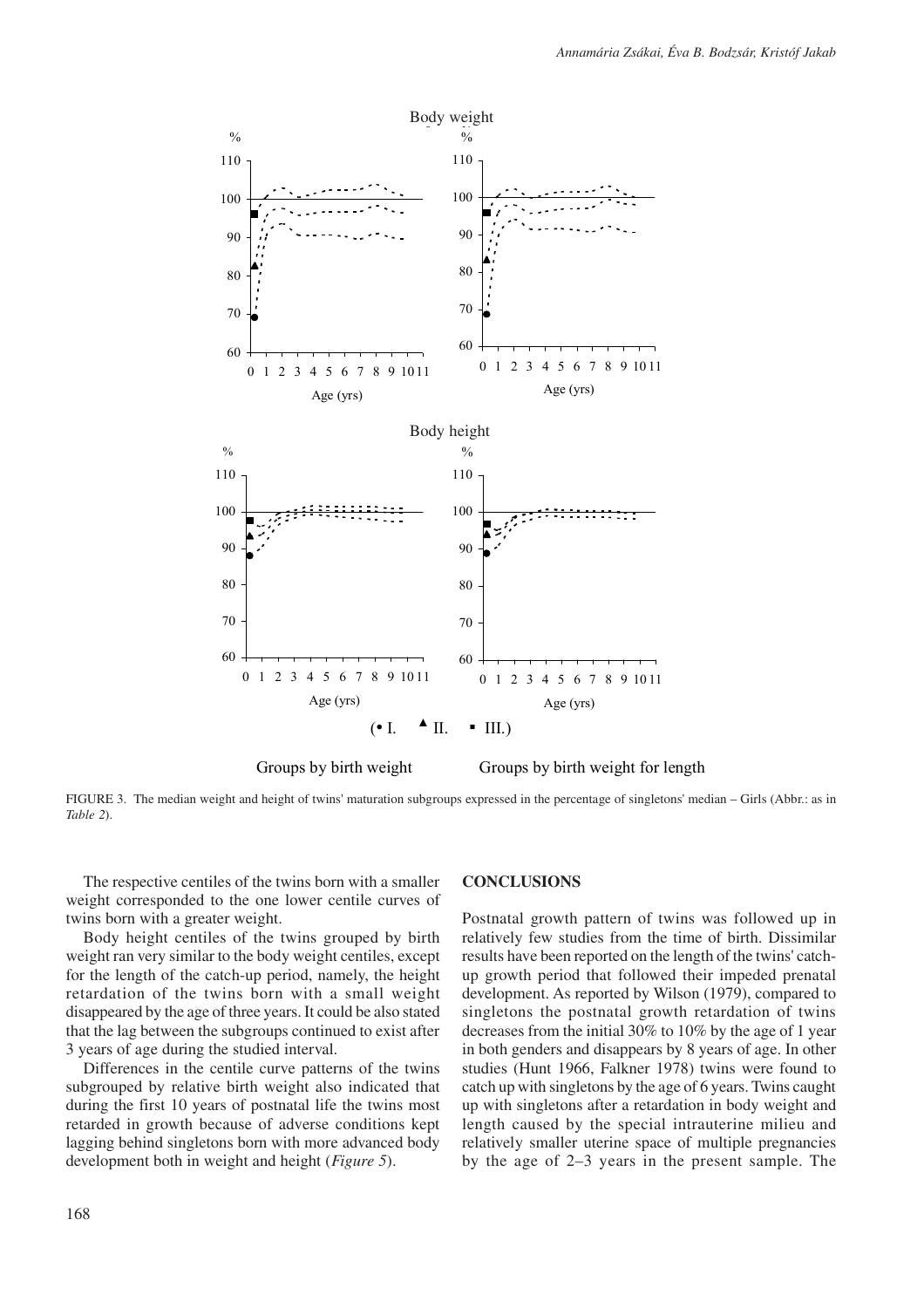

FIGURE 4. Body mass and body height in twins grouped by birth weight (Abbr.: as in *Table 2*).

variability in the length of catch-up growth may be explained by the different rate of monozygotic and dizygotic twins between the samples.

Growth pattern in the perspective of neonatal maturity status was studied in none of the studies mentioned above. Centile distributions of the neonatal maturity subgroups varied significantly. Although the rate and the length of catch-up growth did not differ significantly between the subgroups during the studied interval, significant differences were found between the extent of catch-up growth in twins grouped by neonatal maturity. Twins born with a small weight could not catch up with singletons despite their accelerated growth during the first 3 years of postnatal life, and they kept lagging behind by about 10% even at 10 years of age. There is evidence that twin pregnancies compared to singletons terminate by showing smaller birth weight and reduced gestation, with 20–50% of the twins born prematurely and more than 50% of them with a weight of less than 2.5 kg. The small birth weight of the twins was not only a consequence of premature

delivery, as intrauterine growth retardation was demonstrated in more than 60% of the twins. Since prenatal growth retardation is more marked in body weight than in body length or head circumference, this may be one of the reasons for the fact that the centile curves of relative birth weight subgroups (i.e. birth weight related to birth length) and absolute birth weight subgroups showed almost the same distribution. It could be stated that birth weight was a more sensitive indicator of prenatal maturation troubles and postnatal catch-up growth than birth length. To summarize our result, we strongly emphasize the necessity of applying specific standards of neonatal maturity status not only in twins but also in singletons.

### **ACKNOWLEDGEMENTS**

The authors are grateful to T. Cole for his courtesy in granting access to his computer program. This paper was funded by the Hungarian National Foundation for Scientific Research (OTKA grants No. T 030844 and T 034872).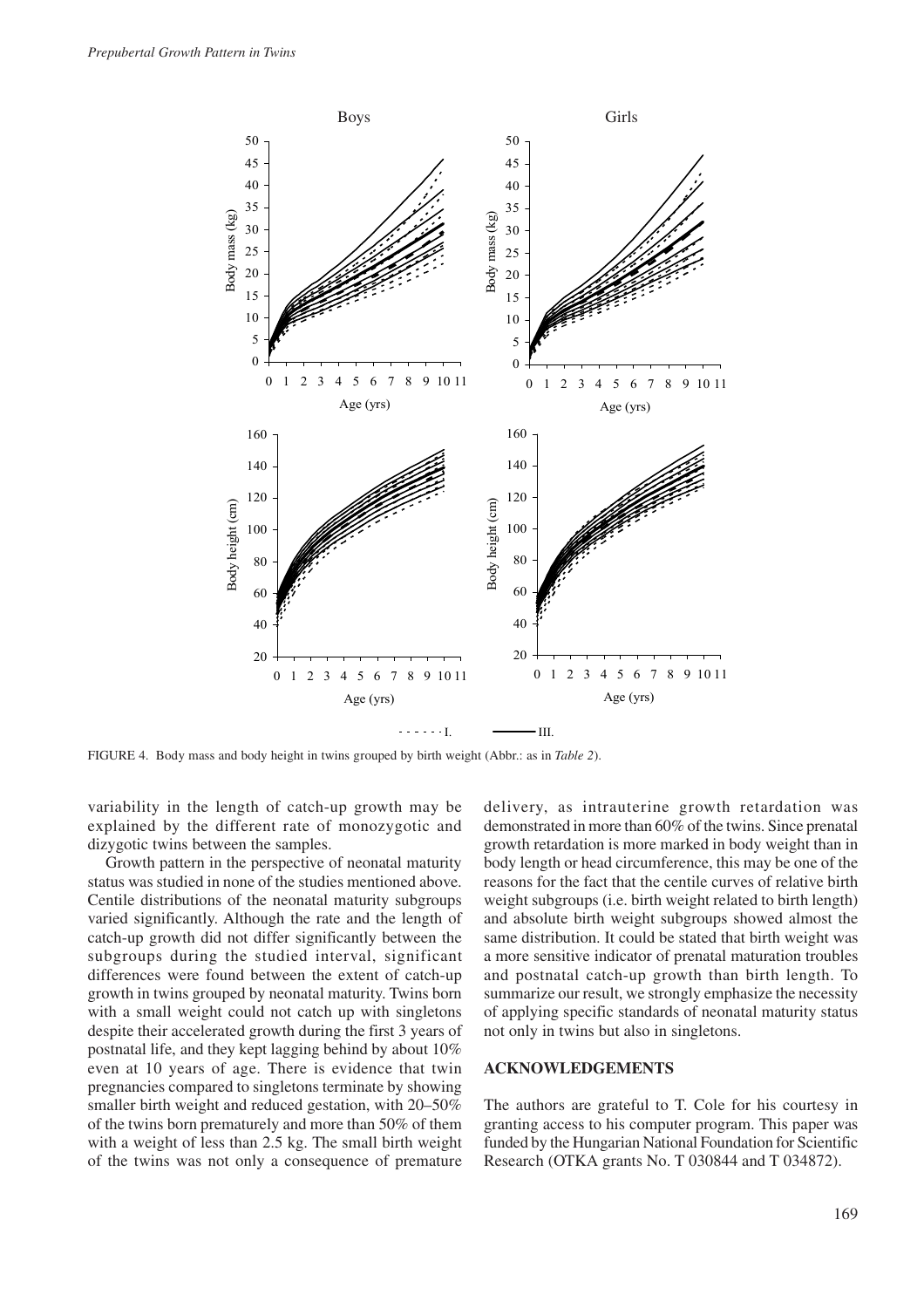

FIGURE 5. Body mass and body height in twins grouped on the basis of relative birth weight (Abbr.: as in *Table 2*).

## **REFERENCES**

- BENDER H. G., WERNER C., 1978: Functional aspects of placental maturation in twin pregnancies. *Progress in Clinical and Biological Research (Twin Research, Biology and Epidemiology)* 24 (C): 147–150.
- BODZSÁR É. B., GORÁCZ G., ZSÁKAI A., CZINNER A., 2001: A méhlepény és a köldökzsinór jellemzoi és a születési súly ikerszülötteknél (Features of placenta and umbilical cord and birth weight in twins – in Hungarian). *Anthropologiai Közlemények* 42: 67–80.
- BOX G. E. P., COX D. R., 1964: An analysis of transformations. *Royal Statist. Soc. Ser*. B-26: 211–252.
- BRODY S., 1952: Variation in size and weight of twins of monochorial pregnancies. *Amer. J. of Obstetrics and Gynecology* 64: 340–348.
- CHANDRA P., HARILAL K. T., 1978: Plural births mortality and morbidity. *Progress in Clinical and Biological Research (Twin Research, Biology and Epidemiology)* 24 (B): 109–114.
- COLE T. J., 1995: Constructing growth charts smoothed across time and space. In: Hauspie R., Lindgren G., Falkner F. (Eds.): *Essays on Auxology Presented to James Mourilyan Tanner by*

*Former Colleagues and Fellows.* Pp. 76–88. Castlemead Publications, Welwyn Garden City.

- CORNEY G., 1978: Twin placentation and some effects on twins of known zygosity. *Progress in Clinical and Biological Research (Twin Research, Biology and Epidemiology)* 24 (B): 9–16.
- EIBEN O. G., FARKAS M., KÖRMENDY I., PAKSY A., VARGA TEGHZE-GERBER Z., VARGHA P., 1992: *A Budapesti*
- *Longitudinális Növekedésvizsgálat 1970–1989* (The Hungarian National Growth Study 1970–1989, in Hungarian)*.* Humanbiol. Budapest. 23. pp 195.
- FALKNER F., 1978: Implications for growth in human twins. In: Falkner F., Tanner J. M. (Eds.): *Human Growth*, Vol. 1. Pp. 397–413. Plenum Press, New York.
- HUNT E. E., 1966: The developmental genetics of man. In: Falkner F. (Ed.) *Human Development*. 76–122. Saunders, Philadelphia.
- O'RAHILLY R., MULLER F., 1986: Human growth during the embryonic period proper. In: Falkner F., Tanner J. M. (Eds.): *Human Growth*, *Vol. 1* (2nd edn). Pp. 245–253. Plenum Press, New York.
- PENROSE L. S., 1961: Genetics of growth and development of foetus. In: Penrose J. S. (Ed.): *Recent Advances in Human Genetics*. Churchill, London.